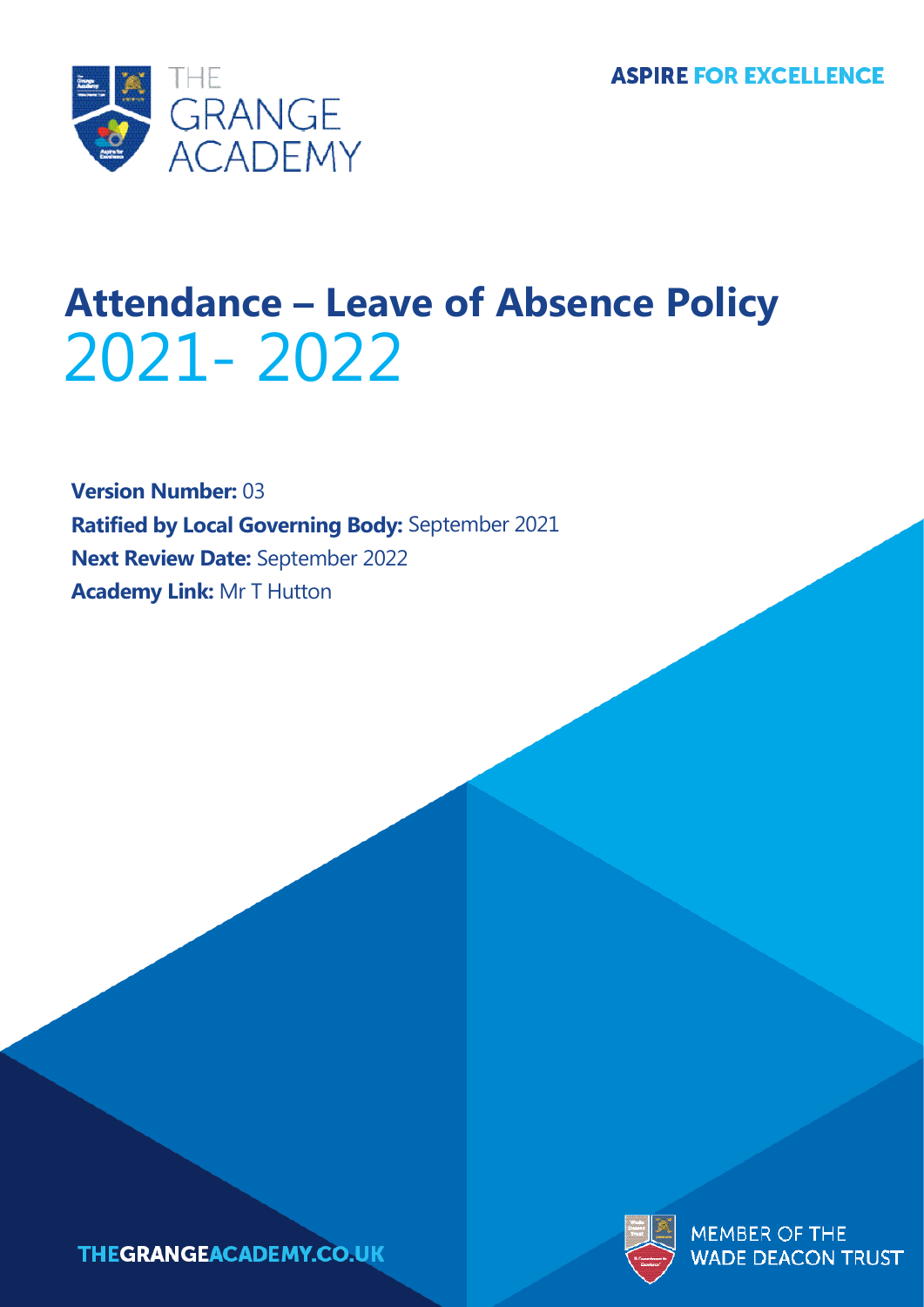Regular attendance at school is a prerequisite for school achievement, thus at The Grange Academy we seek to ensure that all our students from the earliest outset receive a full-time education, through a curriculum that is relevant, differentiated and motivating. We will do all that we can to encourage good attendance and punctuality and aim to ensure the enjoyment and achievement of all of our students.

Fostering good attendance is the responsibility of parents/carers, School and the Local Authority.

Under Section 7 of the 1996 Education Act, a parent is responsible for ensuring that a child of compulsory school age receives an efficient full time education that is suitable to the child's age, aptitude, ability and any special educational needs a child might have.

This attendance policy has the following intentions;

- To share the responsibility for promoting school attendance amongst everyone in the Schools and the broader school community;
- To develop and implement an effective Attendance Policy that touches all aspects of school life, and relates directly to the schools' values, ethos and curriculum. To these ends staff particularly strive:
	- i. to encourage all students to reach their true potential and eventually become independent students who value learning with and from others, i.e. have a positive attitude to life-long learning;
	- ii. to value application, perseverance, initiative and independence of thought and action, as well as co-operative endeavours.

The success of the policy relies upon:

- The close monitoring of attendance and all absences.
- A strong school/parent partnership, where all recognise the need for good attendance.
- The importance of responsibility being placed on parents and students for communicating absence to the school via clear information systems.
- The importance of staff in identifying trends in absence and carrying out their responsibilities to inform others via the agreed system.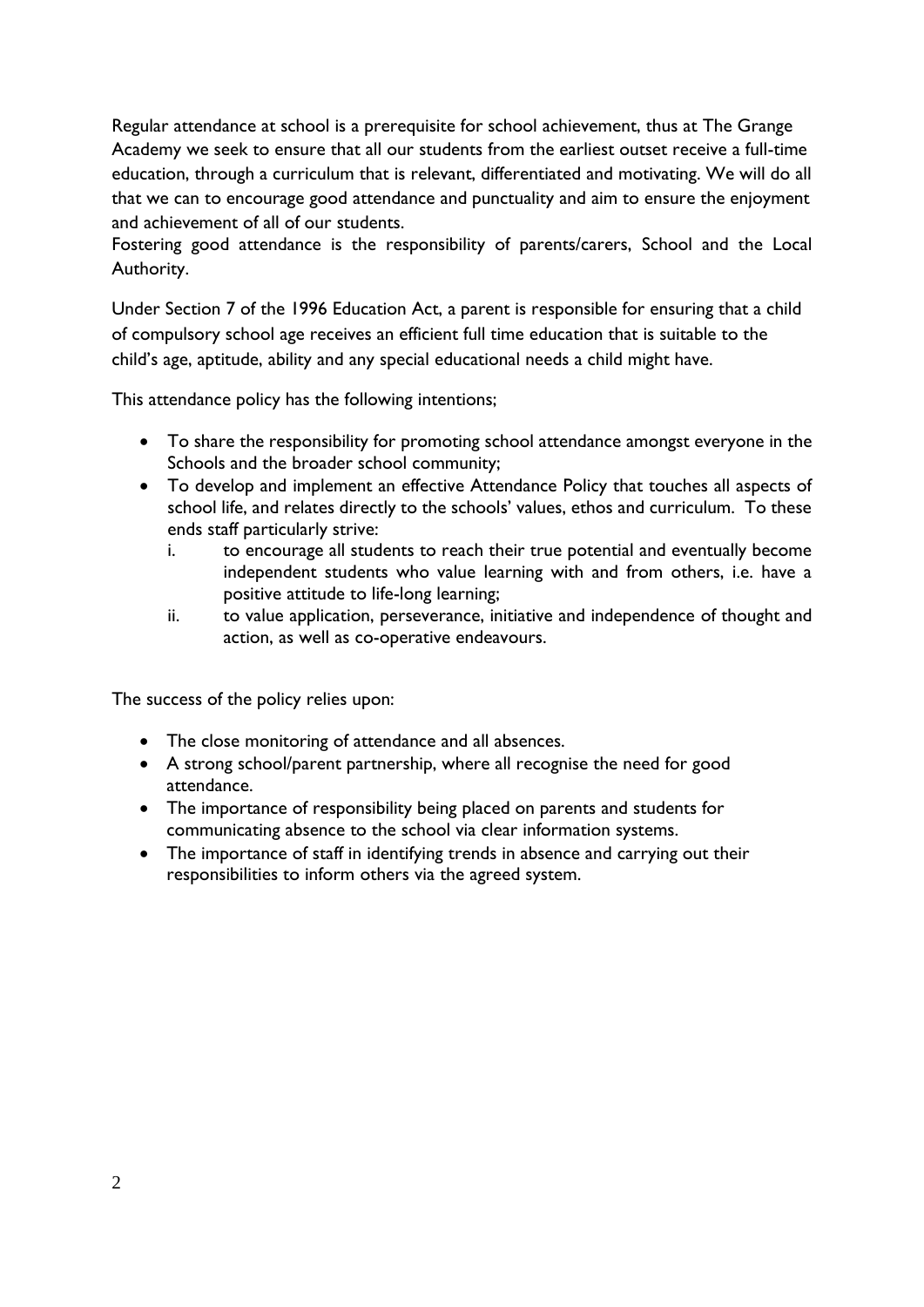General aims:

- This Attendance Policy and its implementation is intended to encourage all students to attend school regularly by the implementation of specific measures, e.g.
	- i. registering students accurately and efficiently;
	- ii. setting attendance targets for individual students and year groups;
	- iii. contacting parents, the same day when reasons for absence are unknown or unauthorised;
	- iv. regularly monitoring student attendance and punctuality;
	- v. reporting school attendance statistics to parents, Local Authority (LA) and DfE as appropriate.
- To reinforce good attendance and to encourage improved attendance by using such measures as:
	- i. informal comments from student support and subject staff;
	- ii. by the more formal issue of attendance certificates in tutor time and assemblies;
	- iii. by the use of rewards at regular intervals.
- To monitor and evaluate this policy and its implementation by, amongst other means, rigorously collecting and analysing data about attendance to check our progress against measurable outcomes, e.g. National and LA-level targets.

#### *Rationale*

- Good habits of attendance and punctuality will assist to develop self-discipline and responsibility in preparation for future employment.
- Through monitoring attendance, staff can ensure the safety and academic progress of each student.
- Regular attendance promotes the effective and continuous learning of all students.
- Regular attendance promotes positive friendships and well-being.

# *General guidelines for checking students' attendance*

- When a student is absent, the school will telephone home that morning to establish the reason why.
- Parents and carers are asked to contact the school on the first morning of absence either by phone or Email and contact each day the absence continues.
- Medical evidence will be requested if a student has an absence of 5 or more consecutive school days or if they fall below 90% attendance.
- If a student is absent and the school is unable to contact parents designated staff responsible for attendance will make a home visit for specific identified target groups.
- If absence continues or a pattern is seen to be developing the Progress Leader and designated staff responsible for attendance should be alerted.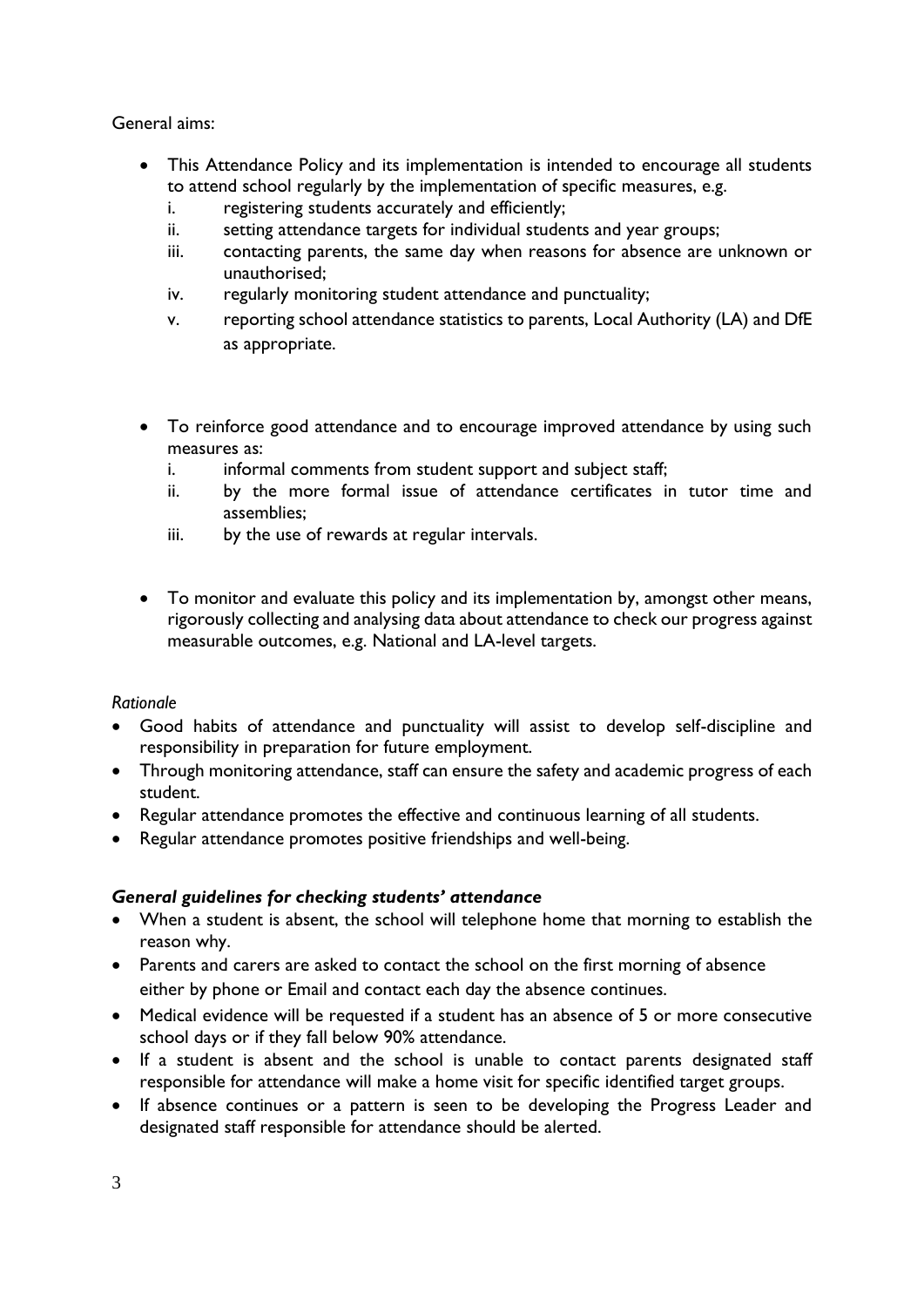- The EWO will work with year teams to invite parents into school for an attendance surgery meeting when a student's attendance falls below government guidelines and causes concern.
- If truancy is detected the parents/ carer should be informed by telephone.
- Where the school based strategies are deemed inadequate in combating truancy or poor attendance the Educational Welfare Service should be informed by the Attendance Officer or Progress Leaders.
- Students will be rewarded for meeting specific thresholds of attendance throughout the year, including; postcards and letters home celebrating good attendance; certificates; weekly prize draws in assembly; attendance celebration weeks; end of term rewards activities.
- Regular communication with home will be made via the newsletter, the school website and social media, letters and phone calls from staff.
- At any point during an absence a member of staff may visit in order to satisfy safeguarding regulation and offer support where necessary.

# **Procedures to Promote Attendance, Punctuality and to Combat Truancy**

**Truancy from School**: Is staying away from school for any reason other than:

- Illness of the student
- When the parents have obtained the school's prior permission by providing a detailed explanation for a request for absence in order for the School to determine if the absence will be authorised.

Note that truancy is often condoned by parents, but legally, it is still truancy. The sanctions are will be in-line with the schools' Behaviour for Learning policy.

The investigation of absence and truancy is the responsibility of the Pastoral Team who will report to; The Home School Liaison Officer, Progress Leader, Personal Tutor and Education Welfare Officer.

#### **Punctuality:**

# **Reception and Key Stage One (Year one and Year Two)**

Parents should ensure students are in school for 8:40a.m. for morning registration and 1:00p.m. for afternoon registration. A student arriving after 8:45am will be marked late after the register closes.

A student arriving in school after 8:40a.m. has to be brought to the school's main reception and the parent to report to the office staff for the child's name to be put in the late book.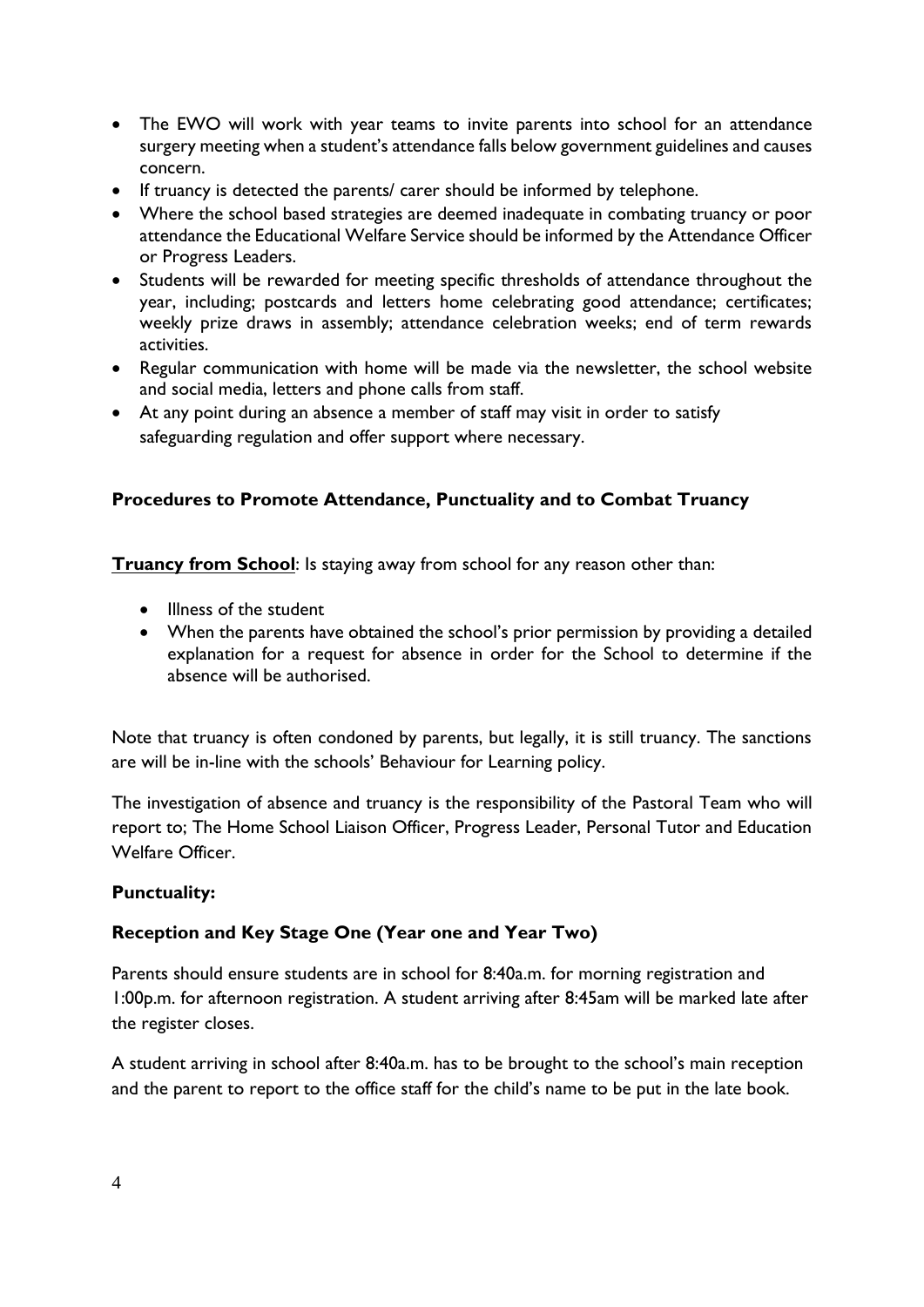# **Key Stage Two (Years Three to Six)**

Parents should ensure students are in school for 8:40a.m. for morning registration and 1:10p.m. for afternoon registration.

A student arriving after 8:45a.m. and 1:10p.m. will be marked late.

A student arriving in school after 8:40a.m. has to be brought to the school's main reception and the parent to report to the office staff for the child's name to be put in the late book.

#### **Secondary Phase**

The main door for student entry will open at 7.45a.m.

Students are in school for 8:30a.m

A student arriving after the bell at 8.35a.m. will be marked late.

A student arriving in school after 8.35a.m. should enter through reception where their details and reason for lateness will be recorded and passed onto Progress Tutors and Progress Leaders.

- Students arriving late twice in a week will receive a letter home and parents may be requested to attend a meeting to seek a resolution. Where a student continues to arrive late after the register closes, tiered sanctions will be applied.
- In the secondary phase all students that arrive late will complete a detention during the school day. Failure to attend the set detention will result in the after-school detention with the Progress Tutor or Year Team and parents/carers will be informed.
- All students arriving late will receive a text message home that day.
- If a student arrives at school after 9.30am they will be recorded as having an unauthorised absence.

We understand that there may be occasions when students will be late for school due to unavoidable reasons. If this is the case, we ask that this is supported with a note or phone call from parents or carers.

#### **Class Teacher/Progress Tutor:**

Personal Tutors and Progress Leaders must enforce this policy rigidly. If a student is absent without explanation when the register is called, the school should contact the parents the same day wherever possible. The absence should also be followed up with the parent to ensure that a written note is received explaining the absence. Where no reply is received, a further letter should be sent from The Attendance Officer to the parents requesting an explanation for the student's absence.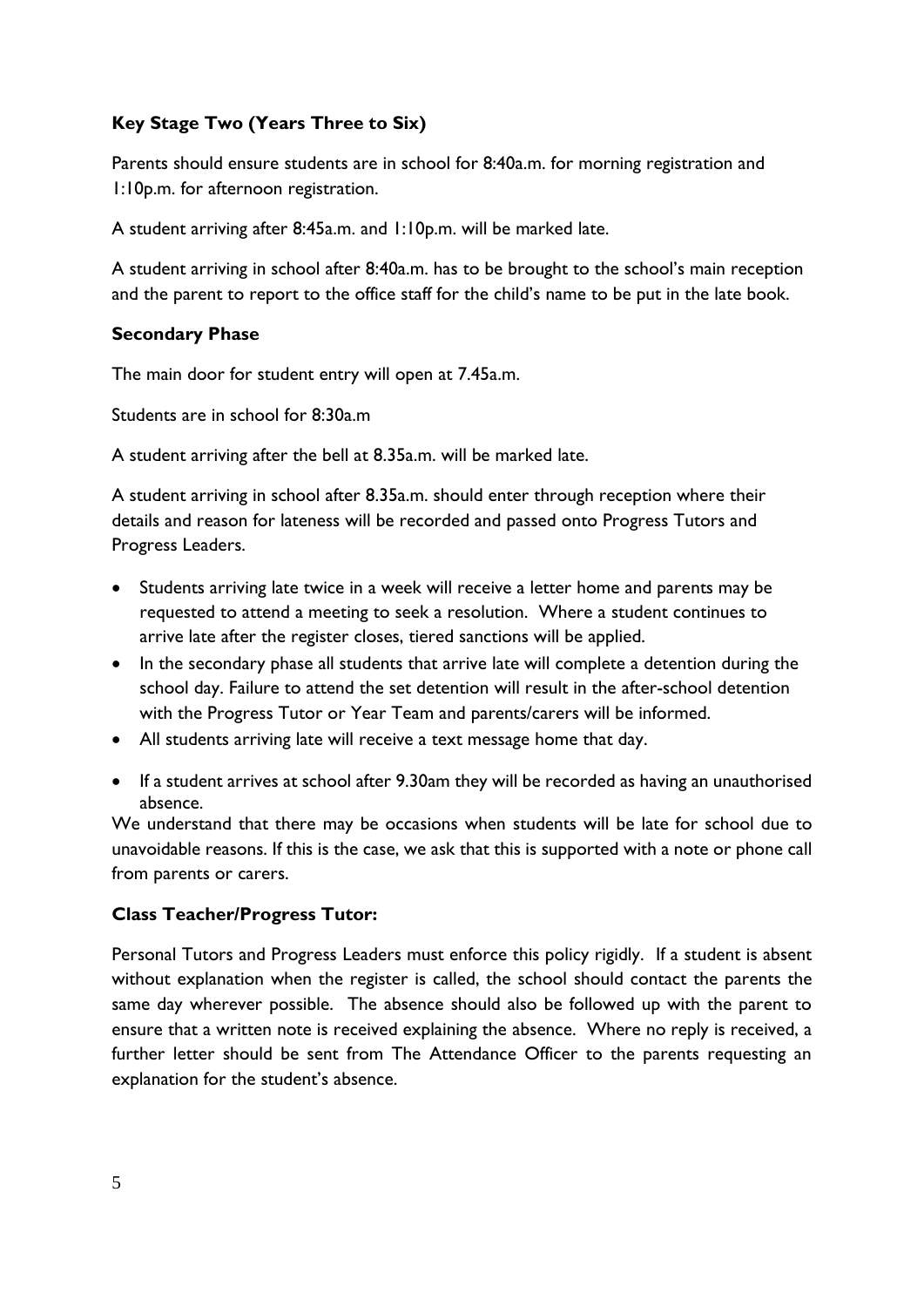# **Subject Teachers:**

When a student is missing from their lesson for no apparent reason subject teachers should send a safeguarding email that will trigger the Pastoral Team to immediately investigate the reason for their absence. Subject teachers should monitor their class registers to check for patterns of irregular attendance. Subject teachers can also contribute to the reduction of unauthorised absence by delivering interesting and engaging lessons and insisting on punctuality for themselves, colleagues and students.

#### **Police:**

Under the Crime and Disorder Act 1998 the police now have powers to remove truants found in public places and to return them either to their schools or a place of safety designated by the LA.

**Internal Truancy:** Is either, registering and then leaving school, or, missing particular lessons.

- A register should be marked by the class teacher in every lesson. Subject Leader should check that this is done. The Attendance Officer should check the missing register report throughout the day and report any registers that have not been completed.
- All incidents where students receive an absence mark during the day should be checked with the class teacher, subject teacher, Key Stage Leader, Progress Team and Progress Tutor.
- The Progress Tutor should check the register from the previous day to see if there were any incidences of absent marks for lessons. If internal truancy is discovered, then the Personal Tutor should take this up with the student; inform the Progress Team or Key Stage Leader and Attendance Officer.
- Persistent offenders will be sanctioned in-line with the Behaviour for Learning Policy.

#### **Progress Leaders should:**

Liaise with the Attendance Officer and Progress Tutors, to ensure that the system is working and organise a full year attendance check where it is deemed appropriate. Look for patterns of non-attendance, internal and external truancy in consultation with the Attendance Officer and where appropriate refer to the Educational Welfare Officer.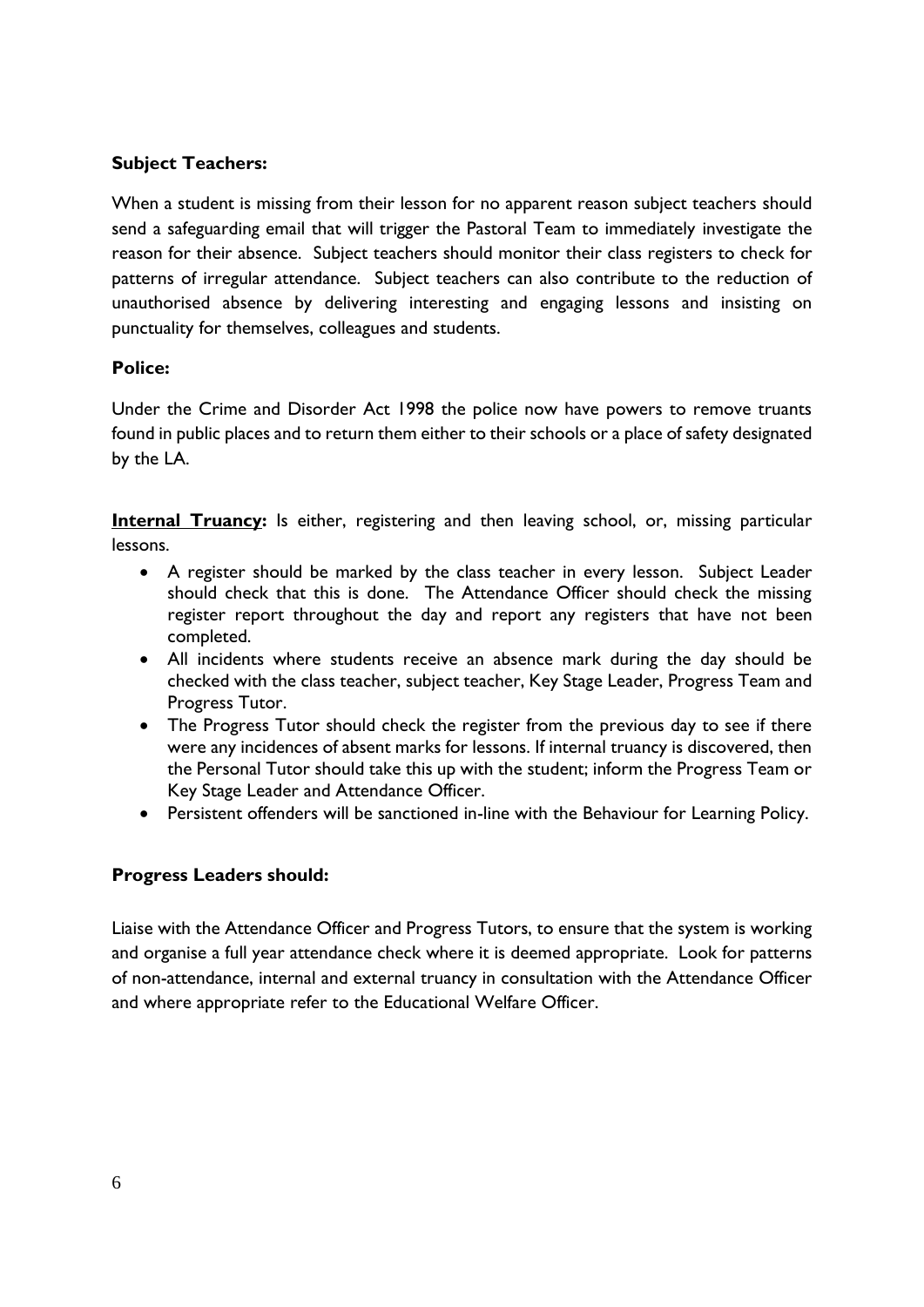# **Roles and Responsibilities:**

All children of compulsory school age should receive suitable education, either by regular attendance at school or otherwise. If a child is registered at school, parents have the legal responsibility for ensuring that their child attends regularly. In addition to statutory obligations parents have all signed the Home-School Agreement; a section of which describes the agreed responsibilities of the parents: The Home-School Liaison and Agreement Policy is available upon request.

# **Parent/Carer Responsibilities:**

To help fulfil their important role in their child's education, and to be as informed as possible in any communications or discussions with teachers, parents are requested:

- To ensure their child attends school regularly and punctually;
- To notify the School if their child cannot attend for any reason with a phone call to the school on the first day of absence; this is for the child's safety as well as administrative reasons;
- To work with the School and Education Welfare Service to resolve/alleviate any attendance problems or protracted absence;
- To ensure they obtain 'leave of absence' for their child if required during term time in exceptional circumstances only.
- Take an interest in their child's school work;
- Support the School in its efforts to control poor behaviour;

#### **Students:**

- Students are actively encouraged to attend school regularly and to arrive punctually at school and at the start of lessons.
- Students should inform staff if there is a problem that may lead to their absence, e.g. bullying, racism, personal issues etc.
- **Students will pass on absence notification from parents to their tutor.**

# **Local Authority (LA) & Educational Welfare Service (EWS):**

**Prosecution.** The LA has a statutory responsibility to ensure that a parent of a child of compulsory school age is registered at a school and attends regularly. If a parent fails to do this the LA may bring prosecution under the Education Act (1996). As a parent you are legally responsible for ensuring that your child attends school regularly and is punctual. If you fail to ensure this you are committing an offence under the Education Act (1996) which may lead to a fine of up to £2500 and/or a prison sentence. You may find yourself issued with a penalty notice.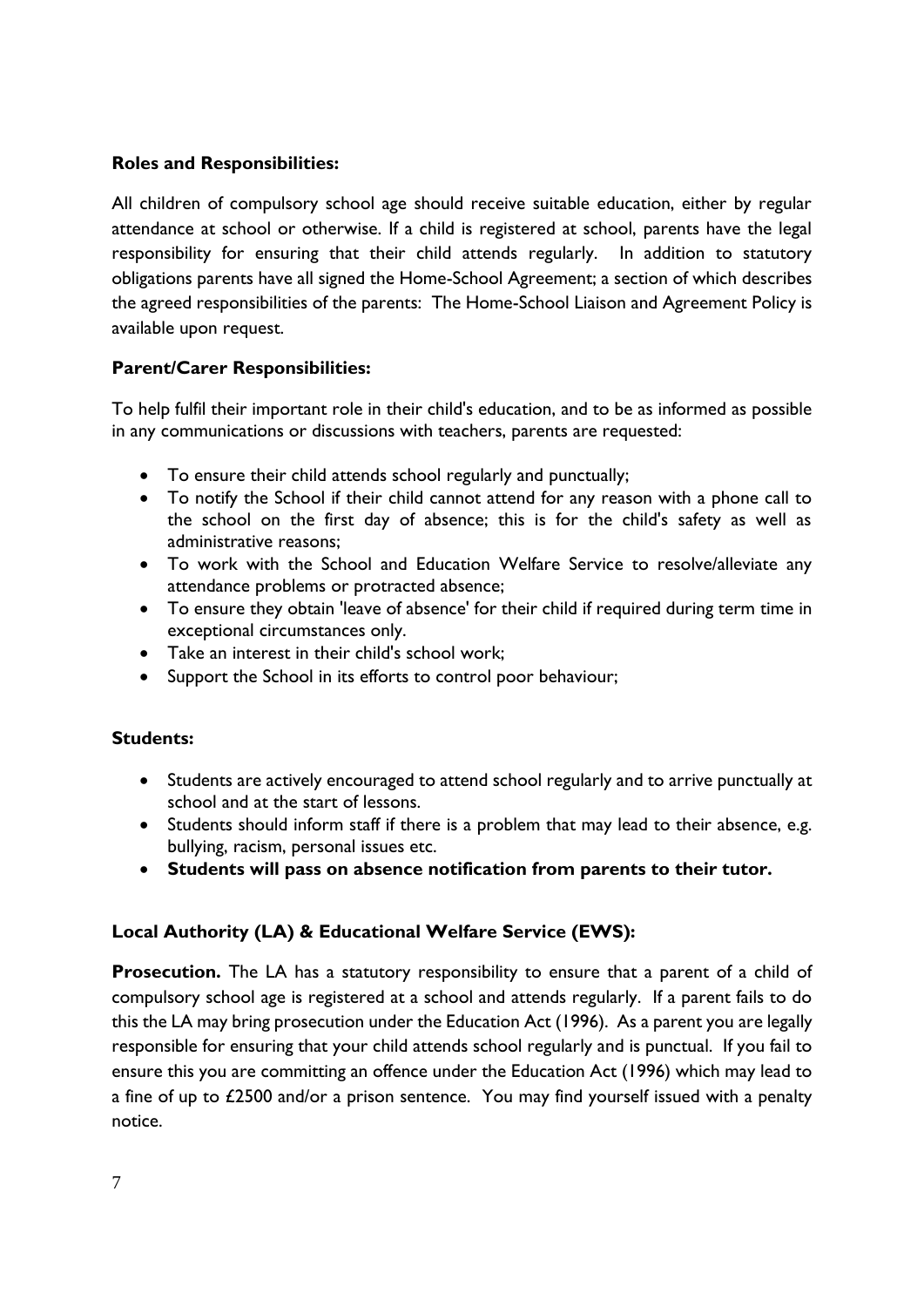**Penalty Notice** The LA in conjunction with the School may issue a Penalty Notice if a child has 10 or more unauthorised sessions where the student's attendance is causing concern and, or below 90%, if the student has been excluded from school and is found in a public place during the first 5 days of exclusion, late after the register has closed or has holidays in term time. The Penalty Notice is £60 per child for each parent. The fine is to be paid within 21 days of receipt of the notice. Failure to pay the fine and the amount is doubled to  $\pounds$ 120 to be paid within 28 days of the initial notice. Non-payment of fines can lead to prosecution under the Education Act (1996).

# **The Governing Body:**

The Governing Body is legally responsible for many aspects of school management including the attendance register and so it is registered with the Data Protection Registrar under the Data Protection Act 1998. However, the Principal manages the day-to-day running of the School and in so doing takes responsibility for the day-to-day implementation of this policy. The School will ensure that the register is marked with the standardised codes in accordance with the 2006 registration regulations. A copy of the registration regulations is available on request

#### **Initiatives to Improve Attendance Rates:**

The School has considered initiatives that are best for the School and always takes into account a student's individual circumstances, e.g. setting reward schemes such as certificates, for 100% attendance or effort to attend. Other helpful initiatives include:

Rewarding good attendance and punctuality via:

- Postcards and letters home celebrating good attendance
- Certificates
- End of Year Assemblies
- Weekly attendance prize draws in assembly
- Attendance celebration weeks
- Half termly rewards
- End of term rewards activities

Introducing attendance:

- This will be displayed weekly on the IWB during form time
- On corridors showing achievements for individuals, overview of year groups and/or whole school attendance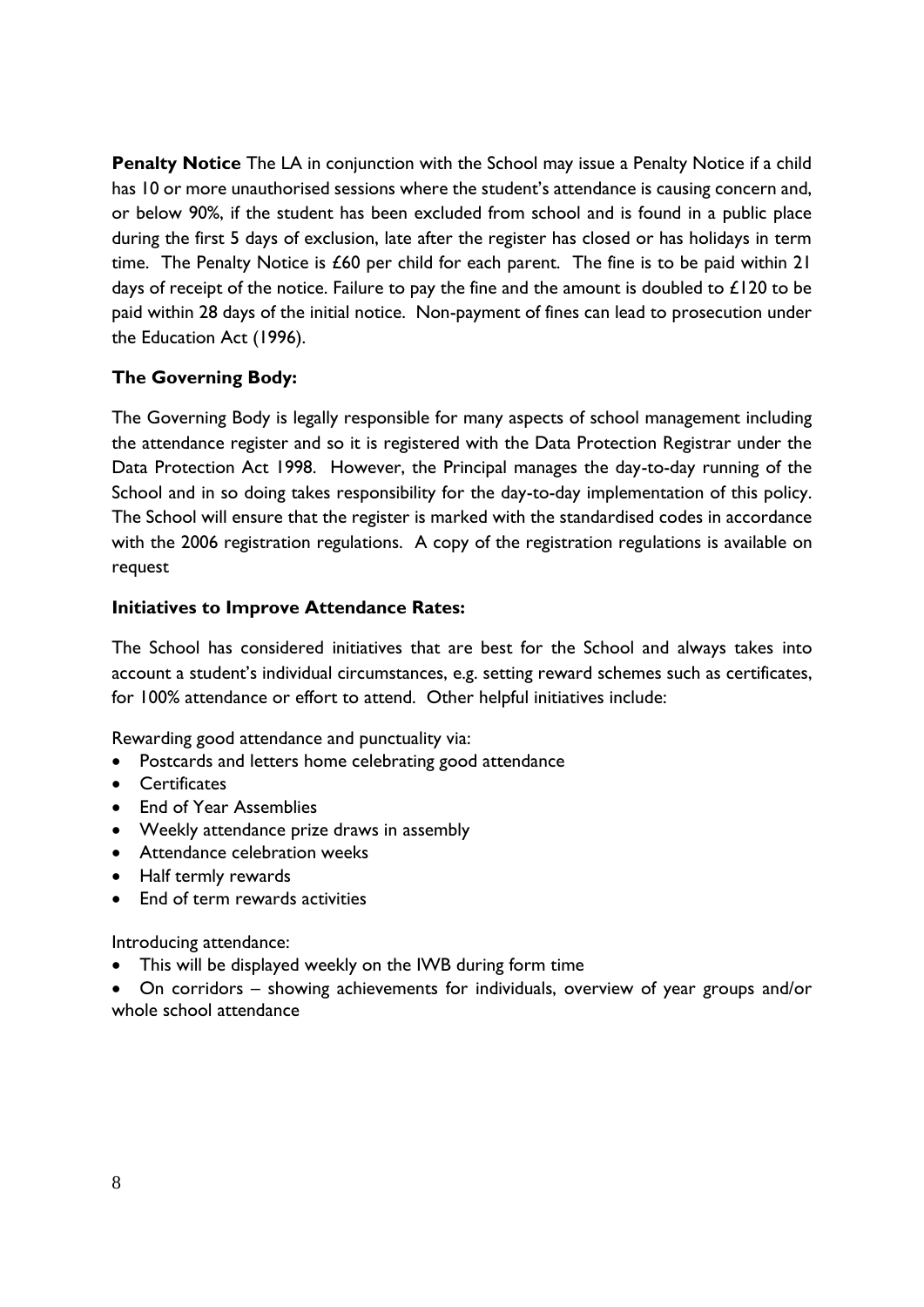Communicating attendance and punctuality information to parents/carers, students and staff via;

- Regular slot in the school newsletter
- School website and via social media platforms
- Parents' evenings, including individual profiles and general attendance information
- Use of attendance letters following student absences
- Phone calls from staff
- Having a senior member of staff responsible for attendance;

# **Monitoring and referral system:**

School will:

- Attempt to contact parents/carers on first day of a student's absence, where no notification has been received from the parent/carer by 9a.m. to ensure the safety of the student
- Monitor the attendance of all children within the school
- Monitor specific individuals and cohorts where attendance is highlighted as a cause of concern
- Apply the waved attendance system for students with attendance difficulties
- Support a Common Assessment where complex and significant factors requiring a multiagency response is identified
- Work proactively to engage with parents and carers to resolve any difficulties which may be affecting school attendance, through parents' evenings, student reviews and homeschool agreements.
- Provide a full and diverse curriculum to engage and motivate students
- Make parents/carers aware of the impact of poor attendance on attainment.

There will be a waved response for students who need further action to support falling attendance or periods of unauthorised absence. This will be in the form of:

- Telephone calls home
- Letters home
- Home visits by key staff and/or Education Welfare Officer
- Consider referral to Education Welfare when school action has failed to bring about an improvement in the student's attendance.
- School meetings (school based staff, parent/carer and student)
- Attendance panel meeting (multi-agency and Governor where applicable)
- Parenting contracts
- Action by Education Welfare Officer (APM, issuing of penalty notices, court action including applying for Education Supervision Orders and Parenting Orders where necessary).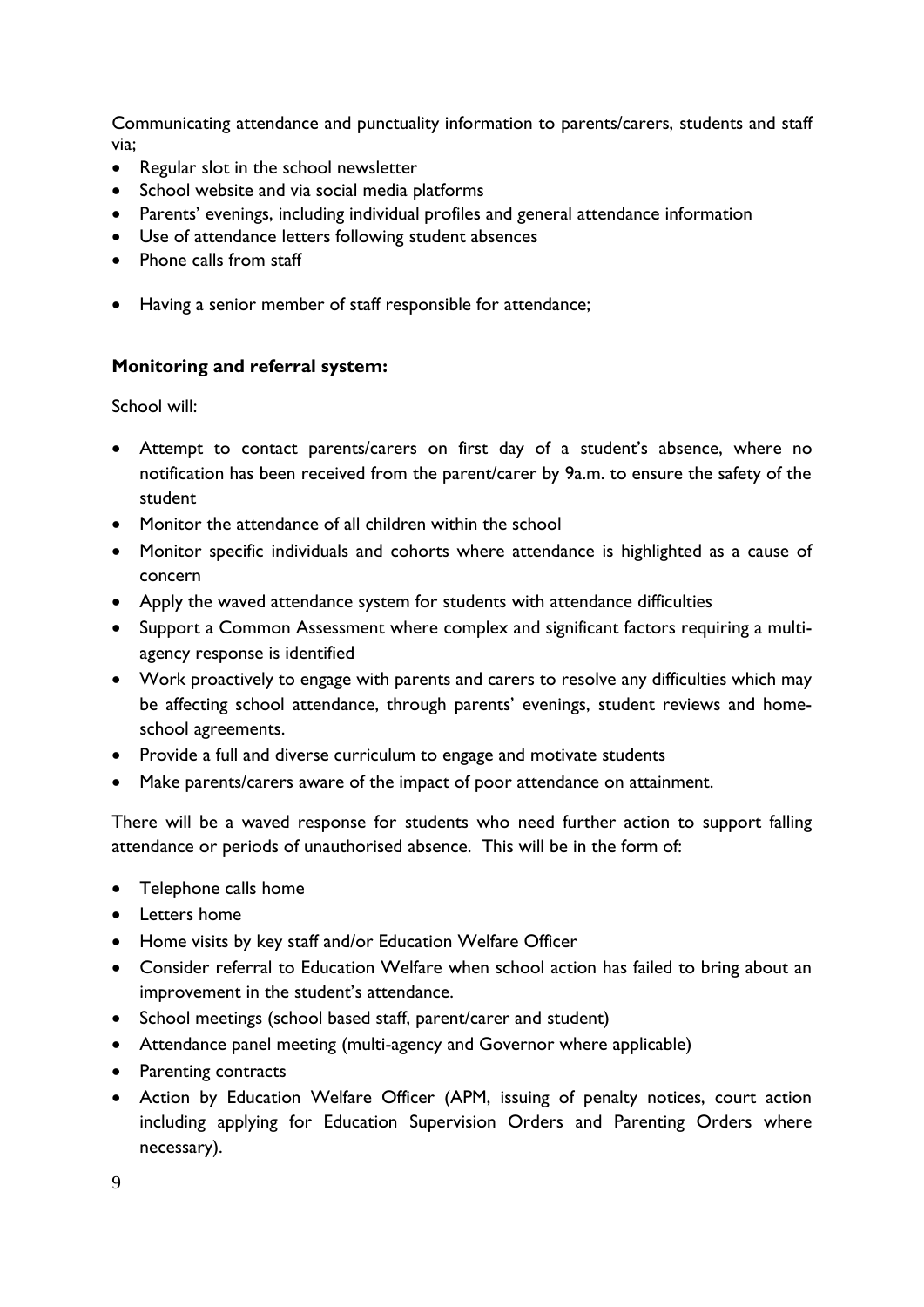At each of the above stages, there will be offers of support to families, which can include;

- Re-integration packages (for students attending school after long term absence.)
- Attendance surgeries.
- Targeted re-tracking work with school based staff to combat specific issues, eg: friendships, assertiveness, self-esteem, bullying, social skills, etc.
- Referral to or support from external agency professionals including School Health Nurse, Education Welfare Officer and Addaction, Connexions, etc. (KS 3&4 only).

# **Categories of Authorised Absence:**

For all absence known in advance students should be encouraged to give advance notice and to supply written evidence, such as dental appointment cards, a letter of invitation for interviews, etc. In all cases tutors should consider criteria such as the nature of the event; its frequency (is it a one-off, or likely to become a regular occurrence?); whether the parent gave advance notice; the student's overall attendance pattern, etc.

#### **Illness, medical and dental appointments:**

Students should be encouraged to make appointments out of school hours. A student receiving medical treatment on site should be marked 'present'. If the authenticity of illness is in doubt, schools and EWOs can consult the School Health Service, or the student's GP and medical verification may be sought.

# **Interviews with prospective employers, or for a place at another school (including entrance examinations):**

If the interview takes place during Year 11 and the School is satisfied it is linked to future education or employment prospects, absence can be recorded as 'approved educational activity.'

#### **Dual Registration:**

Where a student is dually registered at two institutions, e.g. a mainstream school and a Student Referral Unit (PRU) or special school, the student is registered as having an approved education activity while they are attending the other institution. A similar situation arises whilst traveller children are traveling; during this time, they should enrol with another school. N.B. Distance learning packs for Traveller children are not acceptable alternatives to attendance at school.

#### **Public performances:**

The Local Authority must license a student aged 5 – 16 to take part in a public performance. Licensed participation should therefore clearly be treated as authorised absence.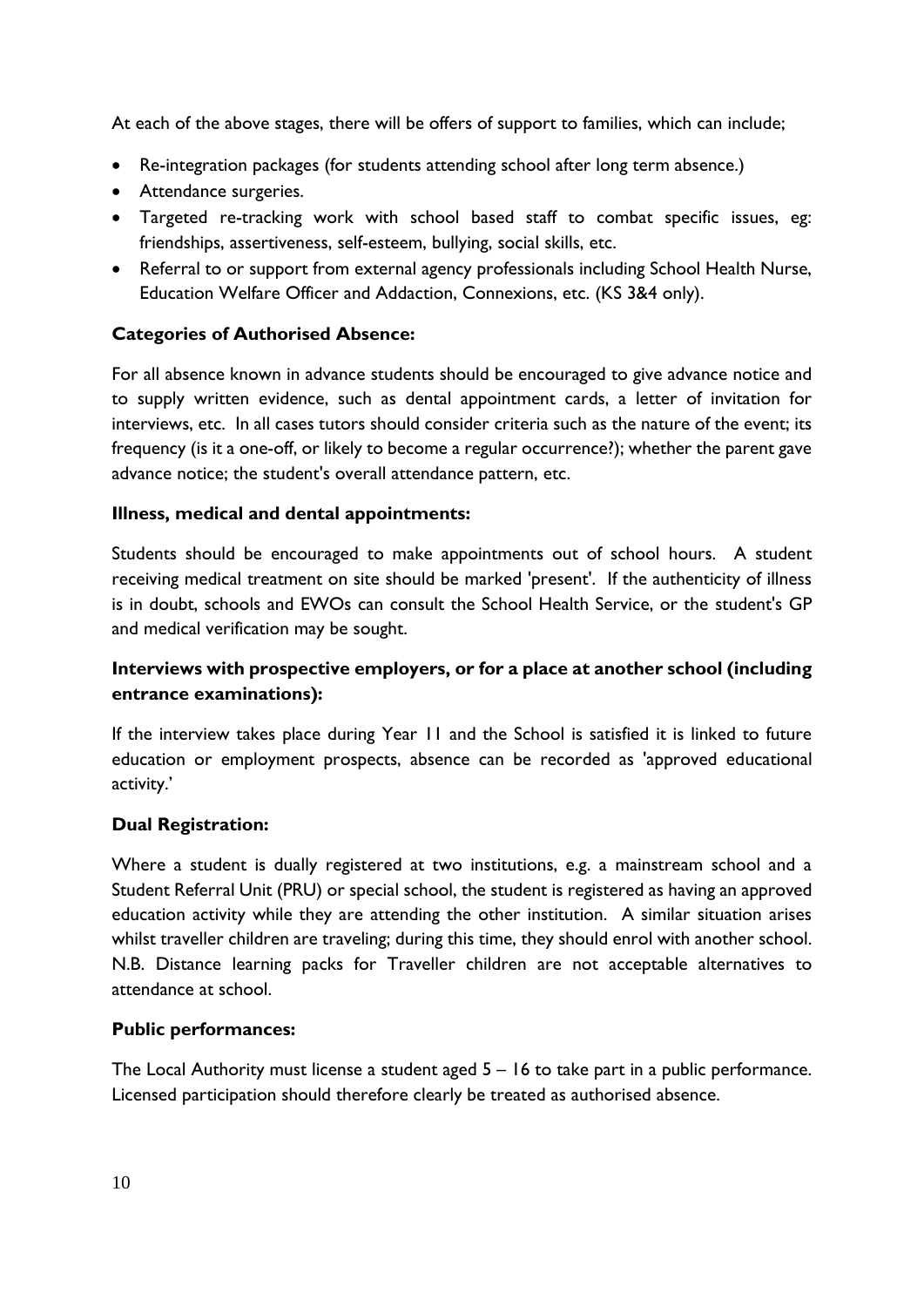# **Birth of a child to a student:**

A student who becomes pregnant should be allowed up 18 weeks' authorised absence to cover the time immediately before and after the birth of the child; any other absence related to the birth should normally be treated as unauthorised.

#### **Approved educational activities off-site:**

The following activities show when the approved educational activity category can be used:

- Field trips and educational visits, in this country and overseas;
- Participation in or attendance at approved sporting activities;
- Interviews with prospective employers or for a place at a further or higher education establishment (Year 11 only);
- Link courses, whereby students attend an FE college for part of the time;
- Students receiving part of their tuition off-site at another location while remaining under overall supervision of the home school, i.e. a flexible arrangement short of formal dual registration. This can include special tuition for dyslexic children and children with medical issues that remain on the school roll that receive home tuition.
- Approved work experience placements.

#### **Employment:**

While children are of compulsory school age, they may not be employed full-time. They are; however, free to undertake a range of part-time jobs. All children of compulsory school age who choose to work part-time must be registered with the Local Authority. For further details, contact your local Education Welfare Service.

#### **Early Leaving:**

A child enrolled in a school remains on the register until the last Friday in June in the year of their  $16<sup>th</sup>$  birthday.

#### **Leave of Absence**

#### **1. Aims**

The aim of this policy is to set out the way in which the School monitors and promotes the attendance and punctuality of its students. The School is committed to maximising the potential of every child and good attendance and punctuality are essential to this aim. We feel this will be achieved, with the support of parents/carers by ensuring that leave of absence is not taken in school time. Absence during term time for any reasons interrupts the continuity of teaching and learning and disrupts the educational progress of students.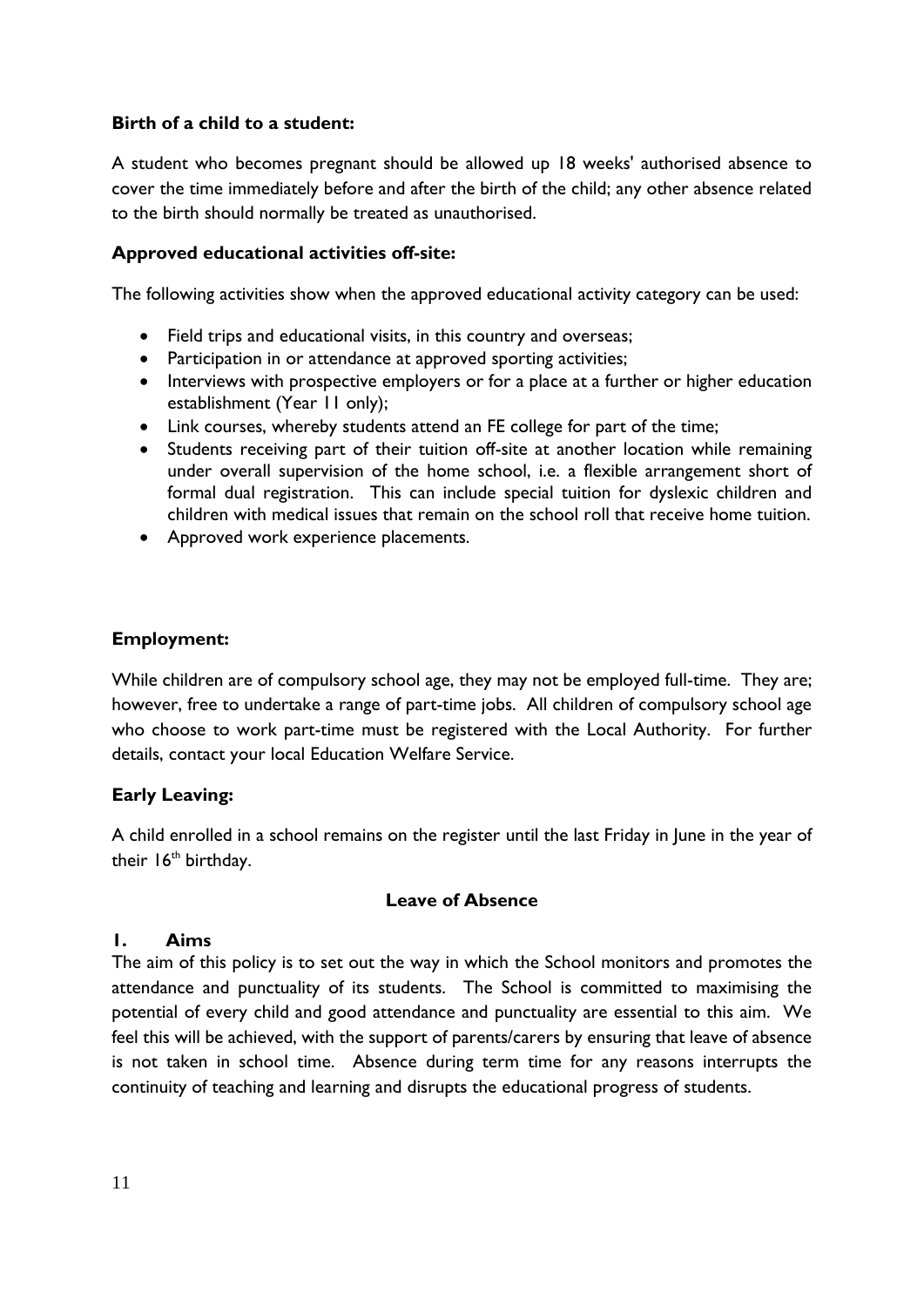# **2. The Law**

From 1 September 2013 The Education (Student Registration) (England) (Amendment) Regulations 2013 amends the 2006 regulations and makes clear that Head Teachers and Principals may not grant leave of absence during term time unless there are exceptional circumstances.

# **3. Leave of Absence during Term Time**

- (i) The School will not routinely grant permission for leave of absence to be taken in term time and discourage parents/carers making an application for leave except in "special or exceptional circumstances".
- (ii) The School will only consider leave of absence for one period of absence within an academic year.
- (iii) The School will not grant permission except when special/exceptional circumstances exist for leave to be taken in term time:
- During transition time when a student is settling into school.
- During preparation time for examinations.
- During school and public examination periods and in the period of time surrounding course work deadline dates for All Year Groups.
- The student already has unauthorised absence.

# **4. Special and Exceptional Circumstances**

The Principal or person designated by the Principal may consider that the following circumstances are "special" or "exceptional".

- To allow a student to return to their country of origin for family, religious or cultural reasons
- Unavoidable circumstances e.g. the parent/carer has inflexible leave allocation and this has been confirmed by evidence from the employer
- A family member is seriously ill
- There has been a death or significant trauma in the family and leave may promote the child's well-being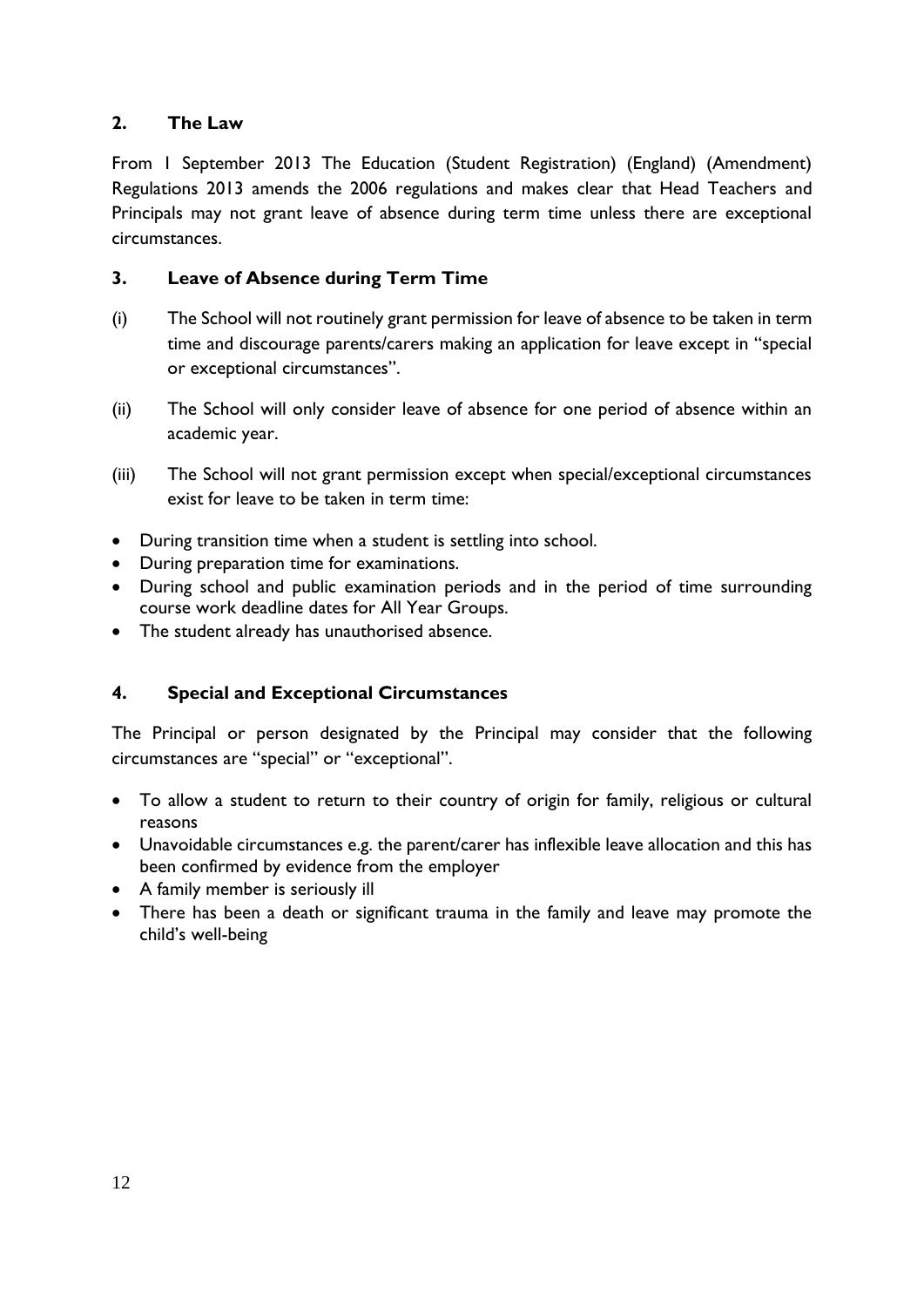# **5. Additional Information**

The Grange Academy will ensure that all parents/carers have access to a copy of this Leave of Absence in Term Time Policy which forms part of the school attendance policy.

- Parents/carers will be required to complete a Leave of Absence request form available from the school office and return it to school before booking a term time leave at least 6 weeks prior to the proposed date of the request.
- Parents/carers may be required to attend an interview at the school to discuss their request for leave of absence during term time.
- Parents/carers will normally be notified in writing of the outcome of their application for leave of absence in term time within 10 school days of the date of the application.

Where a student is taken out of school for the purpose of leave of absence in term time, without the prior permission of the school, the parent/carer of the student may be issued with a £60.00 Penalty Notice per parent per child by the Local Authority. If the notice remains unpaid after 21 days the penalty increases to  $£120.00$ . If the notice remains unpaid after 28 days the Local Authority will commence proceedings under section 444(1) of the 1996 Education Act in the Magistrates Court.

Parents/carers may be required to attend an interview with the designated member of staff to discuss their request for term time leave.

Parents/carers will normally be notified of the outcome of their application for leave in term time within 10 school days of the date of the application.

When leave of absence in term time is agreed by the school, the absence will be recorded as 'C or H' on the school attendance register, dependent upon the reason. This will mean that the absence has been recorded as authorised absence on the school attendance register.

If the leave of absence in term time is not agreed by the school, but the student is absent on the requested dates, the absence will be recorded as 'G or O' (family leave not agreed) this will mean that the absence has been recorded on the school attendance register as unauthorised.

Where a student is taken out of school for leave of absence during term time without the prior permission of the school, the parent/carer of the student may be issued with a £60.00 Penalty Notice per parent per child. If the notice remains unpaid after 21 days the penalty increases to £120.00. If the notice remains unpaid after 28 days the Local Authority will commence proceedings under section 444(1) of the 1996 Education Act in the Magistrates Court.

Where in "exceptional" circumstances family leave in term time is agreed for a period of more than 10 school days, the school will require that a return date is agreed by the parent/carer prior to the commencement of the extended leave. If the student fails to return by the agree date, the student may be taken off the school admission and attendance registers.